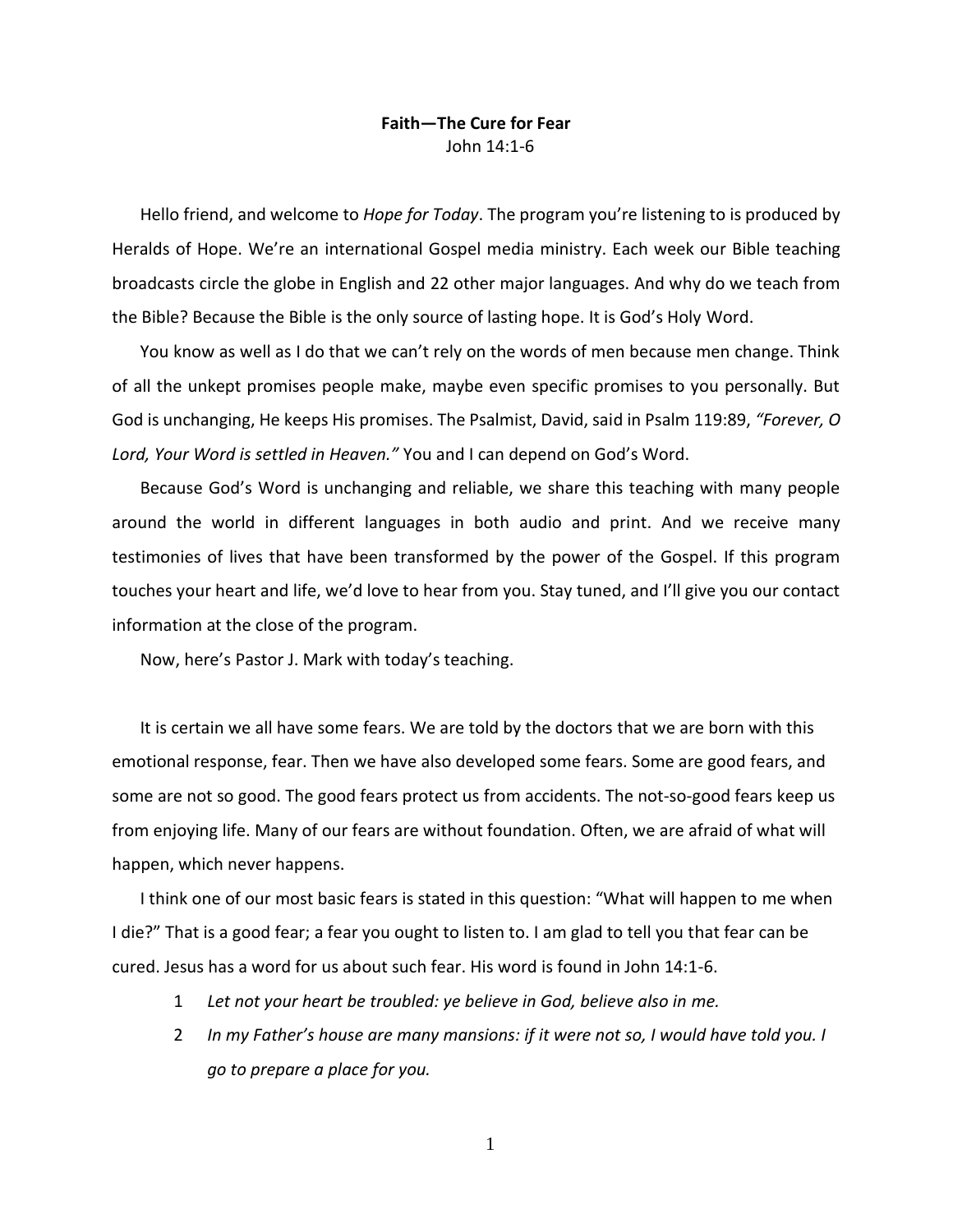- 3 *And if I go and prepare a place for you, I will come again, and receive you unto myself; that where I am there ye may be also.*
- 4 *And whither I go ye know, and the way ye know.*
- 5 *Thomas saith unto him, Lord, we know not whither thou goest; and how can we know the way?*
- 6 *Jesus saith unto him, I am the way, the truth, and the life: no man cometh unto the Father, but by me.*

Yes, my friend, faith can cure fear. In this text Jesus defined the several QUALITIES of faith which will help to cure fear.

Let us look at the first one: **The Reality of Faith**.

Faith is a common reality to all of us. We all have faith; faith in something or somebody. It is a part of our person; we are made with the capability of believing. The Apostle Paul when writing to the Romans said, "God hath given to every man a measure of faith."

So, faith is a fact. This reality is a part of our being. The important thing about it is that it needs direction. Just any kind of faith will not be the kind that can cure fear. Faith needs direction and it is a common reality to all of us.

There must be then a certain reality. I am sure you will agree with me there is a Supreme Being. We all know this to be a fact, a reality. What we need further to accept is the fact of the True God. I don't know what kind of god you worship. Some of my listeners write to me and ask, "Who is God? How can I know Him?"

I want to point out to you that faith needs direction and that a certain reality must come through to us. We must accept the fact of the True God.

Now, even though you may not know very much about God, perhaps you know very little at this point, I want to insist, my friend, that you must accept this fact, the reality of the True God. This is the first quality of faith to help you cure fear: the reality of faith.

But, beyond the fact of the true God there is a companion reality which is Jesus Christ. The words from John 14:1-6 are the words of Jesus. Here He said, "You believe in God, believe also in me." We also need this fact: the reality of Jesus. My friend, that must be according to the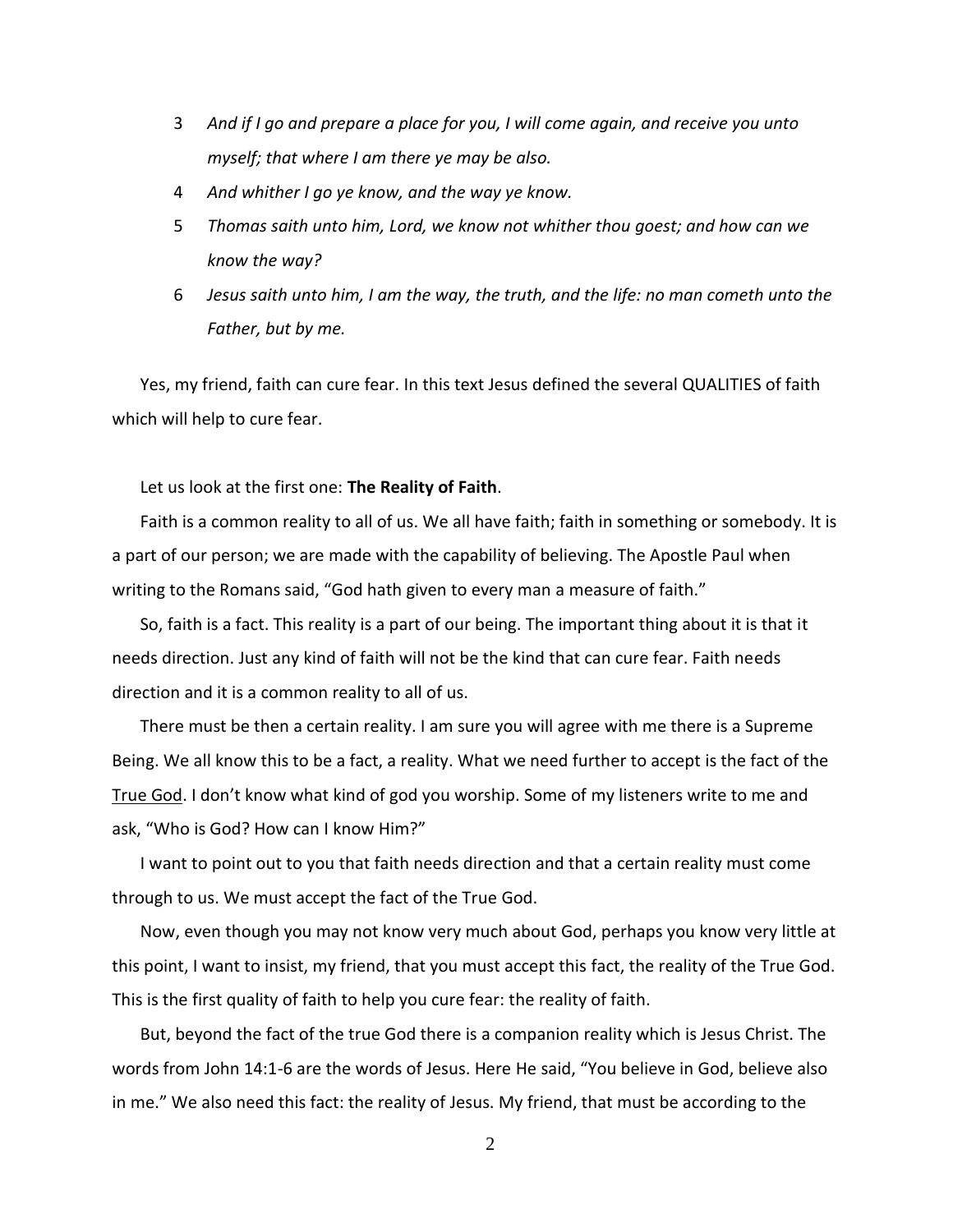Bible. You may have your thought or idea about Jesus, but if that does not agree with what the Bible says, it is of little value to you.

Very often right at this point we divide. We come to the parting of the way. The reality of faith, my friend, must take in a belief in God and a belief in Jesus to cure the fear of death. That reality can be experienced by believing these words of Jesus.

Faith that can cure fear must have a second quality: **The Durability of Faith.**

I note that Jesus referred to God's dwelling place. Perhaps that sounds strange to you, but I want to make sure you understand that God is more than an idea. Some have argued for this. But Jesus speaks of God as having a dwelling place. He calls it "My Father's house". Jesus spoke of this. There is a sense in which God can be localized; that is, He has a dwelling place.

The Bible in other places refers to heaven being God's throne and the earth His footstool. Please don't take this only in a symbolic or poetic sense. Jesus referred to His Father's house having many mansions. That means, God is in a place, an eternal place.

Then there is the declared promise of Jesus, "I go to prepare a place for you." That is His purpose to do for us. Oh, how precious this is to us! How wonderful to know an enduring faith in this declared promise of Jesus! He said, "I am going to prepare a place for you, and then I will come again and receive you unto myself." Yes, my friend, that kind of faith can cure your fear.

The promise includes the desired presence of Jesus because He said, "Where I am, there ye may be also". What a precious, precious promise that is to us. Oh, my friend, this kind of faith can cure your fear of that serious question, "Where shall I go when I die?"

The most effective quality of faith is third: **The Personality of Faith**.

Here we are getting right down there where it will indeed serve as the cure for fear. There is the sureness of the way for Jesus said, "You know where I'm going, and you know the way". That tells me, friend, that we are to follow Him. We cannot find our way. The only way we can know where we are going is when we are following Jesus.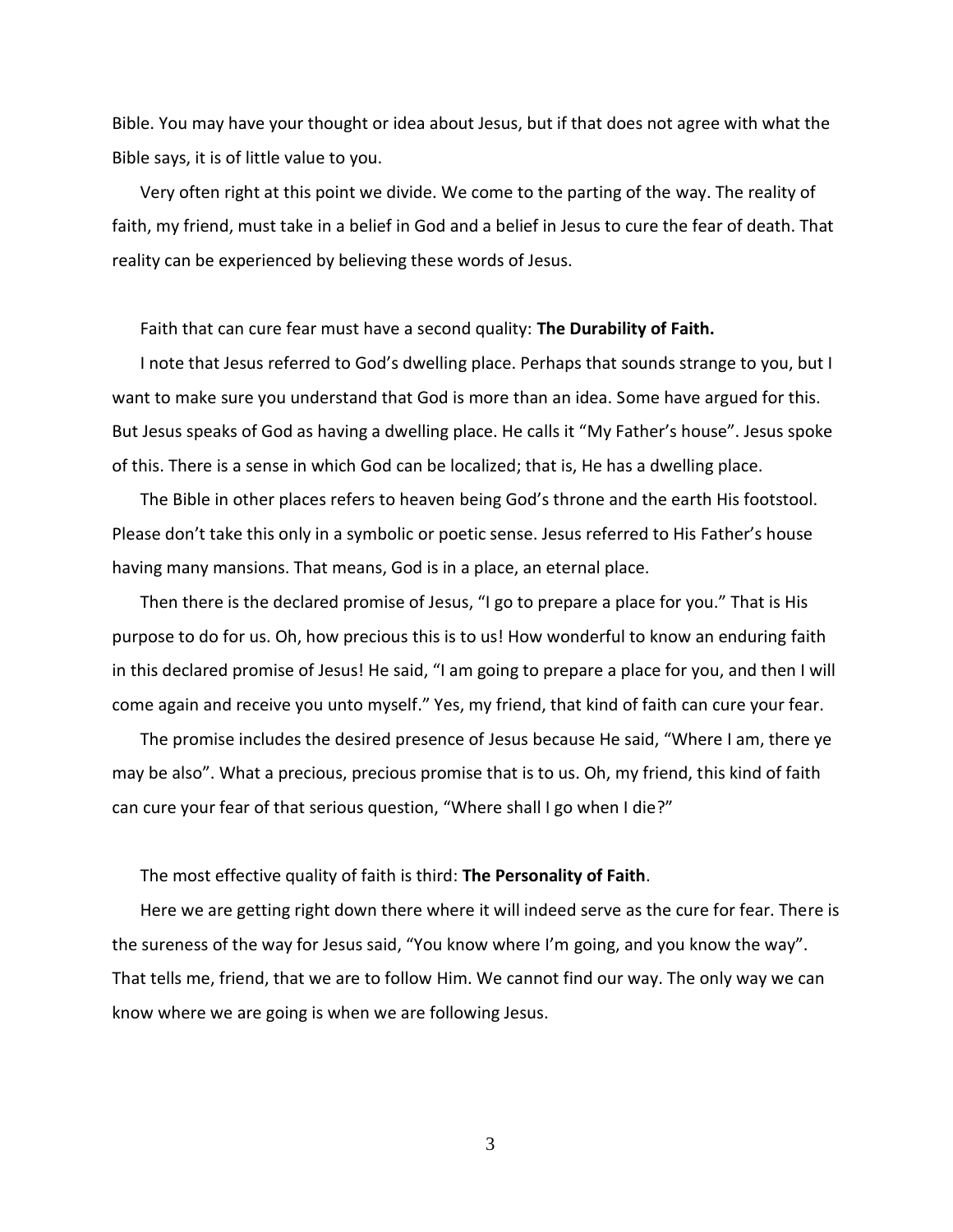But Thomas, one of His disciples, responded, "Lord, we know not where you are going and how can we know the way?" Ah yes, Thomas expressed much of my thought, my thought before I came really to know Jesus. Perhaps Thomas expressed your thought, too.

How can we know the way? Now listen and you will get the security that Jesus gives us by the personality of faith. He answered Thomas, "I am the way, the truth and the life: no man cometh unto the Father, but by me." There you have faith clothed in a person. That's why I have called it the personality of faith.

The affirmation of Jesus is, "I am the way, the truth and the life." Nothing is more needed than this focus of

faith on Jesus. He is the way to the Father's house. Because He is one with the eternal Word, He is truth. We have real life only when we receive Jesus as our Savior and Lord. To cure fear, we need the personality of faith in Jesus who is the way, the truth, and the life.

So, my friend, faith can cure fear when it knows these qualities: reality, durability, and personality. Does your faith have these qualities? In like measure it can cure your fear.

At the beginning of today's teaching, he said, one of our most basic fears is stated in the question, "What will happen to me when I die?" This is a valid question, and we must seriously consider it. It comes down to two options. You can believe it is like the Bible teaches or you can believe the Bible is wrong. Let's think about these two.

The Bibles says, *"it is appointed unto men once to die, but after this the judgment:"* At the judgement we are told there are two groups. The ones on the right who will hear, *Come, ye blessed of my Father, inherit the kingdom prepared for you from the foundation of the world:* and the ones on the left who will hear those awful words, *depart from me, ye cursed, into everlasting fire, prepared for the devil and his angels.* Christ has given His life for you! Will you acknowledge your sin and accept His sacrifice? What happens when you die totally depends on what have done with Jesus while you are alive. This is the Biblical perspective, remember this was not the only option.

You could believe the Bible is wrong, there are many who have made this choice. Remember the question is, what will happen to me when I die? If the Bible is rejected there is no limit to the